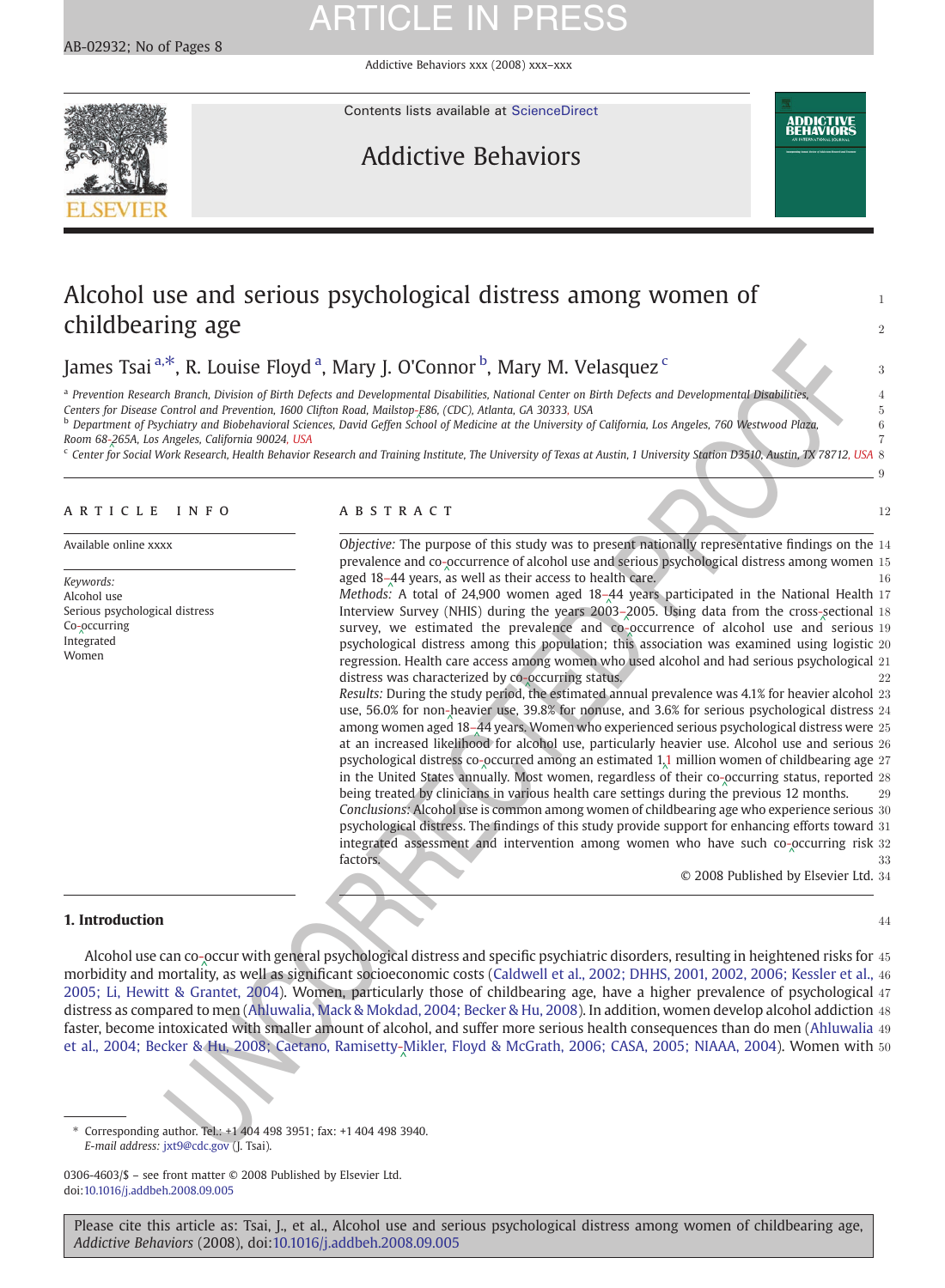2 J. Tsai et al. / Addictive Behaviors xxx (2008) xxx–xxx

alcohol use disorders are more likely to experience psychological distress than those without such disorders ([Kessler et al., 1997\)](#page-7-0), 58 and women with psychological distress often continue to use alcohol despite knowing that they are pregnant and have been 57 advised by their clinician against alcohol use [\(O'Connor & Whaley, 2006\)](#page-7-0). Not surprisingly, co-[occ](Original_text: - )urring alcohol use and 58<br>psychological distress among women of childboaring age can exacerbate or contribute to a multitude psychological distress among women of childbearing age can exacerbate or contribute to a mul[titu](Original_text: - )de of health and social 59 problems, such as physical and psychological illness; disability and premature death; interpersonal conflicts; violence and legal 60 problems; unemployment; poverty [\(DHHS, 1999, 2002; Drake et al., 2001; Parks, Romosz, Bradizza & Hsieh, 2008](#page-6-0)); and a number 61 of hazardous reproductive outcomes, including an alcohol-[exp](Original_text: - )osed pregnancy ([Diego et al., 2006; Floyd, O](#page-6-0)'Connor, Sokol, Bertrand 62<br>& Cordero, 2005; Henriksen et al., 2004; Kelly et al., 2002) [& Cordero, 2005; Henriksen et al., 2004; Kelly et al., 2002](#page-6-0)). 63

(column and paythological distinces continue and paythelic and paythelic and paythelic and paythelic and paythelic and paythelic and paythelic and paythelic and paythelic and paythelic and paythelic and paythelic and payth Advances in clinical research during the past several decades have revealed that the key to effective treatment of these co- 64 [occ](Original_text: - )urring conditions is the integration of biological, psychological, and social support to form a cohesive and unitary system of care 65<br>CDHUS 2002: Drake et al., 2001: Museer Noorday, Drake & Fox, 2002: Pies, 2006: Sciac [\(](Original_text: - )[DHHS, 2002; Drake et al., 2001; Mueser, Noordsy, Drake & Fox, 2003; Ries, 2006; Sciacca & Thompson, 1996; Velasquez, von](#page-6-0) 66 [Sternberg, Mullen, Carbonari & Kan, 2007\)](#page-6-0). To date, dual diagnosis and treatment programs are emerging as a cost-[effe](Original_text: - )ctive, 67<br>evidence based practice, and are becoming more widely available in the United States (Drake et evidence-[bas](Original_text: - )ed practice, and are becoming more widely available in the United States ([Drake et al., 2001; Hendrickson,Schmal &](#page-6-0) 68<br>Eckloberry 2004: Moitabai, 2004: Mueser et al., 2002: Sciesce & Thompson, 1006). However, su [Eckleberry, 2004; Mojtabai, 2004; Mueser et al., 2003; Sciacca & Thompson, 1996](#page-6-0)). However, sufficient evidence exists to show that 69 co-[occ](Original_text: - )urring alcohol use and psychological distress conditions not only are still prevalent, but also frequently underdiagnosed and 70<br>inadequately treated in many boalth care settings (Hendrickson et al. 2004; Kessler, Ch ina[deq](Original_text: - )uately treated in many health care settings ([Hendrickson et al., 2004; Kessler, Chiu, Demler & Merikangas & Walters, 2005;](#page-6-0) 71 [Kranzler & Rosenthal, 2003; Ries, 2006](#page-6-0)). Although of considerable interest to practicing clinicians as well as public health 72 professionals, substantial empirical data are still lacking regarding alcohol use and psychological distress among women of 73 childbearing age, and their access to health care. Such nationally representative evidence is important in identifying the need and 74 opportunity for clinical practice, as well as informing the potential development of evidence-based strategies for improving public 75<br>basith outcomes among this vulnerable population (DHUS, 2002) Kranzler & Posenthal, 200 health outcomes among this vulnerable population [\(DHHS, 2002; Kranzler & Rosenthal, 2003; Mueser et al., 2003; Tsai, Floyd &](#page-6-0) 76 O'[Connor, 2008](#page-6-0)). For these reasons, we analyzed public release datasets from the National Health Interview Survey (NHIS) 2003– 77 [200](Original_text: )5 with the primary objective of presenting nationally representative findings on the prevalence and co-occurrence of alcohol 78<br>are and prechalogical distress among the general population of women aged 18, 44 vears in t  $\frac{1}{2}$  [use](Original_text: ) and psychological distress among the general population of women aged 18–[44](Original_text: ) years in the United States. A secondary 79  $\frac{1}{2}$  objective use to characterize boalth care access among sampled women by so occ objective was to characterize health care access among sampled women by co-[occ](Original_text: - )urring status for alcohol use and psychological 80  $^{\circ}$ distress. 81

## **2. Methods**  $82$

### 2.1. Study population 83  $\frac{83}{2}$ 2.1. Study [pop](Original_text: Population)ulation

The NHIS is a multipurpose, nationwide household health survey of the U.S. civilian noninstitutionalized population 84 conducted annually by the Centers for Disease Control and Prevention (CDC) (CDC, 2005a). The NHIS uses a multistage, clustered 85 sample with cross-sectional survey design to produce national estimates for a variety of health indicators. Survey data are sectional survey data are sectional survey data are sectional survey data are sections. Survey dat weighted by age, sex, and race to be representative of the United States general population ([CDC, 2005a\)](#page-6-0). The NHIS sample adult 87 core questionnaire is to collect information on health conditions, activity limitations, health behaviors, and access to and use of 88 health care services from one randomly selected adult 18 years and older per family [\(CDC, 2005b\)](#page-6-0). Data are collected 89 continuously throughout the survey year in all 50 states and the District of Columbia using computer-[ass](Original_text: - )isted personal 90<br>interviews (CARIs) conducted in the homes of participants. The final sample adult component respons interviews (CAPIs) conducted in the homes of participants. The final sample adult component response rates [wer](Original_text: - )e 69.0%–[74.](Original_text: )2% 91<br>for the years 2003, 2005 (CDC, 2005b). This study included a combined total of 24,000 wemen ag for the years 2003–2005 (CDC, 2005b). This study included a combined total of 24,900 women aged 18–[44](Original_text: ) years, [w](Original_text: )ho 92<br>participated in the NHIS during the years 2002, 2005, All 2 years of data were combined to increase statis participated in the NHIS during the years 2003–2005. All 3 years of data were combined to increase statistical r[elia](Original_text: )bility and to 3<br>allow the analysis of some population subgroups that otherwise would have been too small allow the analysis of some population subgroups that otherwise would have been too small to produce statistically reliable 94 estimates ([CDC, 2005a; Korn & Graubard, 1999](#page-6-0)). 95

## 2.2. Measures 96

# $2.2.1.$  Alcohol use 97

The patterns and average volume of alcohol use can affect the outcomes for alcohol-[rela](Original_text: - )ted diseases and conditions among 98<br>man of childhoaring ago (Pohm of al. 1996, 2002) Toi. Floyd, Creep Boyle, 2007a), Among many algeb women of childbearing age (Rehm et al., 1996, 2003; Tsai, Floyd, Green, Boyle, 2007a). Among many alcohol use measures, the 99 National Institute on Alcohol Abuse and Alcoholism (NIAAA) has indicated that women might be at risk for alcohol-[rela](Original_text: - )ted 100<br>problems if their alcohol use oxeeeds 7 drinks per week (Cunzerath Eaden Zakhari 8 Warren 2004) N problems if their alcohol use exceeds 7 drinks per week ([Gunzerath, Faden, Zakhari & Warren, 2004; NIAAA, 2005](#page-6-0)). NHIS [scre](Original_text: - )ens 101 participants for alcohol use, and collects the quantity and frequency information of typical alcohol use for a 12-[mo](Original_text: - )nth time period 102<br>hefere the interview (Schoopborn 8, Adams, 2002). A resede verioble for alcohol we rel before the interview (Schoenborn & Adams, 2002). A recode variable for alcohol use released as part of the N[HIS](Original_text: - ) public datasets 103 was adopted in this study (CDC, 2005a). Specifically, women who engaged in heavier alcohol use were defined as having had, on 104 average, more than 7 drinks per week in the past year; women who engaged in non-heavier use were defined as having had, on 105<br>average, no more than 7 drinks per week in the past year; and weren who were pervisors were def average, no more than 7 drinks per week in the past year; and women who were nonusers were defined as having had no alcohol 106 drinks at all in the past year. 107

# 2.2.2. Psychological distress that the state of the state of the state of the state of the state of the state of the state of the state of the state of the state of the state of the state of the state of the state of the s

[Kes](Original_text: Kesslers )sler's 6-[Qu](Original_text: - )estion Scale (K6), a part of the NHIS, was used to measure the non-[dis](Original_text: - )ease-[spe](Original_text: - )cific symptoms of psychological 109<br>trees in the caparal population over a 20 day recall period (Table 1) (Kessler et al. 2002, 2  $\frac{1}{2}$  dis[tres](Original_text: Kesslers )s in the [gen](Original_text: - )eral population over a 30- [day](Original_text: - ) recall period ([Table 1](#page-2-0)) [\(Kessler et al., 2002, 2003](#page-6-0)[\)](Original_text: - ). A summed score of 13 or more, 110 distress in the general population over a 30- day recall period (Table 1)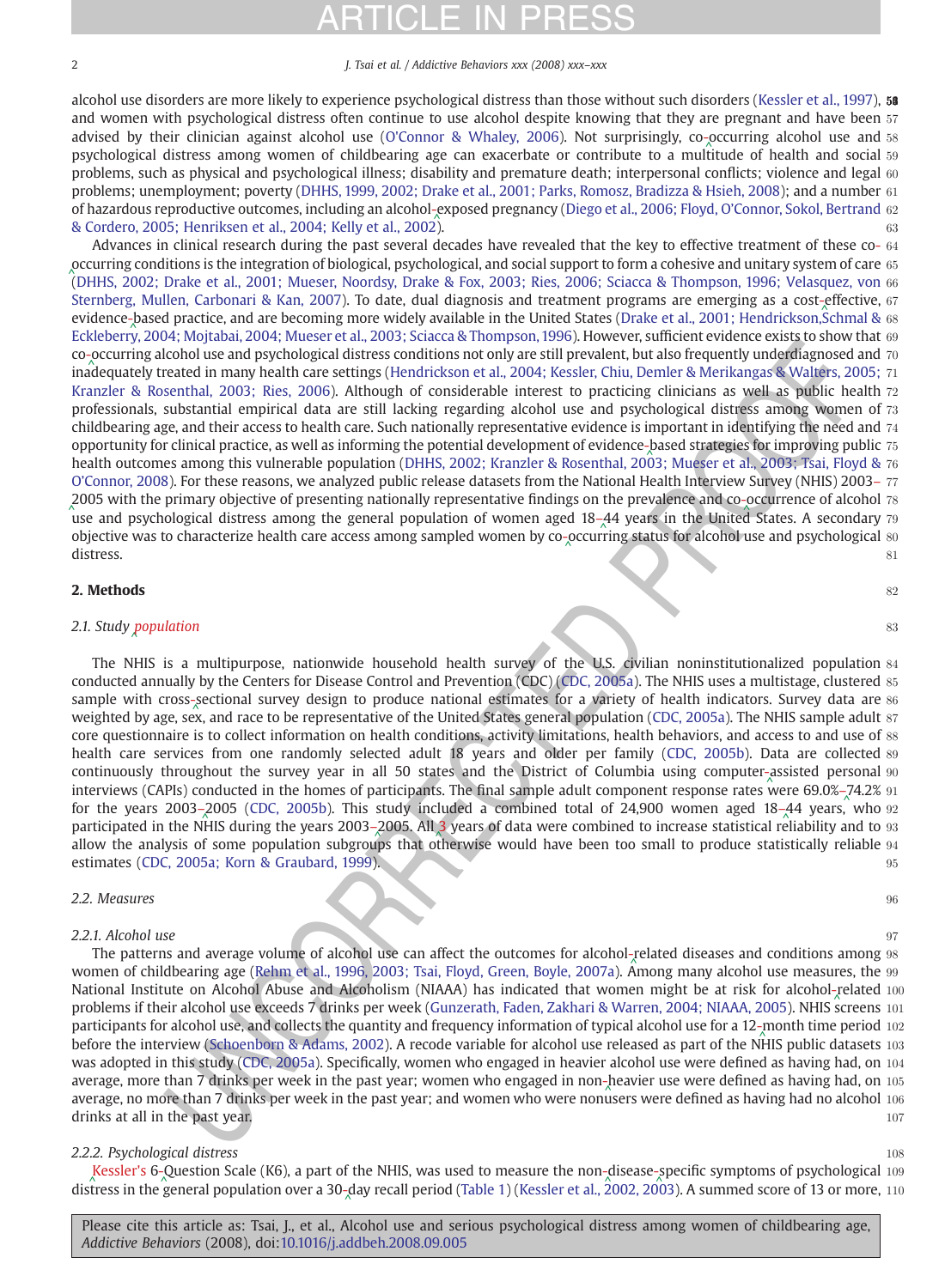J. Tsai et al. / Addictive Behaviors xxx (2008) xxx–xxx 3

# <span id="page-2-0"></span>t1:1 Table 1

Kessler's 6-Question Scale for screening serious mental illness<sup>a</sup> in a general population

| Item |                                                                                                                                                                                                                                                                                                                                                                                                                                                                                                                                                                                                                                                                                              | Response                             | Value                        |
|------|----------------------------------------------------------------------------------------------------------------------------------------------------------------------------------------------------------------------------------------------------------------------------------------------------------------------------------------------------------------------------------------------------------------------------------------------------------------------------------------------------------------------------------------------------------------------------------------------------------------------------------------------------------------------------------------------|--------------------------------------|------------------------------|
|      | During the past 30 days, how often did you feel so sad that nothing could cheer you up?                                                                                                                                                                                                                                                                                                                                                                                                                                                                                                                                                                                                      | All the time                         | 4                            |
|      |                                                                                                                                                                                                                                                                                                                                                                                                                                                                                                                                                                                                                                                                                              | Most of the time                     | 3                            |
|      |                                                                                                                                                                                                                                                                                                                                                                                                                                                                                                                                                                                                                                                                                              | Some of the time                     | 2                            |
|      |                                                                                                                                                                                                                                                                                                                                                                                                                                                                                                                                                                                                                                                                                              | A little of the time                 | 1                            |
|      |                                                                                                                                                                                                                                                                                                                                                                                                                                                                                                                                                                                                                                                                                              | None of the time                     | $\mathbf{0}$                 |
|      | During the past 30 days, how often did you feel nervous?                                                                                                                                                                                                                                                                                                                                                                                                                                                                                                                                                                                                                                     | All the time                         | 4                            |
|      |                                                                                                                                                                                                                                                                                                                                                                                                                                                                                                                                                                                                                                                                                              | Most of the time                     | 3                            |
|      |                                                                                                                                                                                                                                                                                                                                                                                                                                                                                                                                                                                                                                                                                              | Some of the time                     | 2                            |
|      |                                                                                                                                                                                                                                                                                                                                                                                                                                                                                                                                                                                                                                                                                              | A little of the time                 | 1                            |
|      |                                                                                                                                                                                                                                                                                                                                                                                                                                                                                                                                                                                                                                                                                              | None of the time                     | 0                            |
|      | During the past 30 days, how often did you feel restless or fidgety?                                                                                                                                                                                                                                                                                                                                                                                                                                                                                                                                                                                                                         | All the time                         | 4                            |
|      |                                                                                                                                                                                                                                                                                                                                                                                                                                                                                                                                                                                                                                                                                              | Most of the time                     | 3                            |
|      |                                                                                                                                                                                                                                                                                                                                                                                                                                                                                                                                                                                                                                                                                              | Some of the time                     | 2                            |
|      |                                                                                                                                                                                                                                                                                                                                                                                                                                                                                                                                                                                                                                                                                              | A little of the time                 | 1                            |
|      |                                                                                                                                                                                                                                                                                                                                                                                                                                                                                                                                                                                                                                                                                              | None of the time                     | 0                            |
|      | During the past 30 days, how often did you feel hopeless?                                                                                                                                                                                                                                                                                                                                                                                                                                                                                                                                                                                                                                    | All the time                         | 4                            |
|      |                                                                                                                                                                                                                                                                                                                                                                                                                                                                                                                                                                                                                                                                                              | Most of the time                     | 3                            |
|      |                                                                                                                                                                                                                                                                                                                                                                                                                                                                                                                                                                                                                                                                                              | Some of the time                     | $\overline{2}$               |
|      |                                                                                                                                                                                                                                                                                                                                                                                                                                                                                                                                                                                                                                                                                              | A little of the time                 | 1                            |
|      |                                                                                                                                                                                                                                                                                                                                                                                                                                                                                                                                                                                                                                                                                              | None of the time                     | 0                            |
|      | During the past 30 days, how often did you feel that everything was an effort?                                                                                                                                                                                                                                                                                                                                                                                                                                                                                                                                                                                                               | All the time                         | 4                            |
|      |                                                                                                                                                                                                                                                                                                                                                                                                                                                                                                                                                                                                                                                                                              | Most of the time<br>Some of the time | 3<br>2                       |
|      |                                                                                                                                                                                                                                                                                                                                                                                                                                                                                                                                                                                                                                                                                              |                                      |                              |
|      |                                                                                                                                                                                                                                                                                                                                                                                                                                                                                                                                                                                                                                                                                              | A little of the time                 | $\mathbf{1}$<br>$\mathbf{0}$ |
|      |                                                                                                                                                                                                                                                                                                                                                                                                                                                                                                                                                                                                                                                                                              | None of the time<br>All the time     | 4                            |
|      | During the past 30 days, how often did you feel worthless?                                                                                                                                                                                                                                                                                                                                                                                                                                                                                                                                                                                                                                   | Most of the time                     | 3                            |
|      |                                                                                                                                                                                                                                                                                                                                                                                                                                                                                                                                                                                                                                                                                              | Some of the time                     | 2                            |
|      |                                                                                                                                                                                                                                                                                                                                                                                                                                                                                                                                                                                                                                                                                              | A little of the time                 | 1                            |
|      |                                                                                                                                                                                                                                                                                                                                                                                                                                                                                                                                                                                                                                                                                              | None of the time                     | $\overline{0}$               |
|      | A sum of the response value of 13 or more is used to define serious psychological distress.                                                                                                                                                                                                                                                                                                                                                                                                                                                                                                                                                                                                  |                                      | $0 - 24$                     |
|      |                                                                                                                                                                                                                                                                                                                                                                                                                                                                                                                                                                                                                                                                                              |                                      |                              |
|      | based on the weighted response values from the 6 items on the scale, defines serious psychological distress (CDC, 2004b; Kessler<br>et al., 2003). Even though the K6 does not provide specific diagnoses based on Diagnostic and Statistical Manual of Mental<br>Disorders, 4th edition (DSM-JV), it is one of the most widely used screening scales developed specifically for major health surveys,                                                                                                                                                                                                                                                                                       |                                      |                              |
|      | such as the NHIS and the National Survey on Drug Use and Health (NSDUH) conducted by the Substance Abuse and Mental Health<br>Services Administration (SAMHSA) to estimate serious mental illness (SMI) in the general population (APA, 2000; Baigent, 2005;<br>Caldwell et al., 2002; Kessler et al., 2002, 2003).<br>2.2.3. Health care access<br>The NHIS collects information from participants on their health care access during the previous 12 months (i.e., source and type<br>of health care providers). Using this information, health care access for women of childbearing age was characterized by co-<br>occurring status for alcohol use and serious psychological distress. |                                      |                              |
|      | 2.3. Statistical analysis<br>The annual average prevalence rates for levels of alcohol use and serious psychological distress status were estimated for the                                                                                                                                                                                                                                                                                                                                                                                                                                                                                                                                  |                                      |                              |

# 2.2.3. Health care access 117

# 2.3. Statistical analysis 121

The annual average prevalence rates for levels of alcohol use and serious psychological distress status were estimated for the 122 years [200](Original_text: )3–2005 for all sample women 18–44 years overall and for certain risk factor subgroups (i.e., age, race or ethnicity, 123<br>education loyal, employment, and marital clatus). These risk factors were included because t education l[evel](Original_text: ), employment, and marital status). These risk factors were included because they are well-[est](Original_text: - )ablished increases  $\frac{1}{2}$ associated with alcohol use and serious psychological distress, and there were adequate subgroup sample[s](Original_text: - ) [\(](Original_text: - )[CDC, 2005a\)](#page-6-0). To 125 evaluate serious psychological distress as a predictor for alcohol use levels, multivariate logistic regression analyses were 126 employed. Odds ratios (ORs) for having levels of alcohol use were produced for these logistic regression models. Unadjusted ORs 127 and 95% confidence intervals (CIs) were calculated for the models. For the adjusted analyses, risk factors such as age, race and 128 ethnicity, education, employment, and marital status were included as confounders in the final regression models. A risk factor 129 was selected for inclusion in the logistic regression model when the inclusion changed OR for predictor of interest (i.e., alcohol 130 use levels) by 10% or more (Harrell, 2006; Maldonado & Greenland, 1993). In addition, to recognize the magnitude of co- 131 [occ](Original_text: - )urring alcohol use and serious psychological distress, the estimated annual average population size and characteristics of 132 [hea](Original_text: - )lth care access were evaluated according to co-[occ](Original_text: - )urring alcohol use and serious psychological distress status for the study 133<br>- ^ 13 period. 134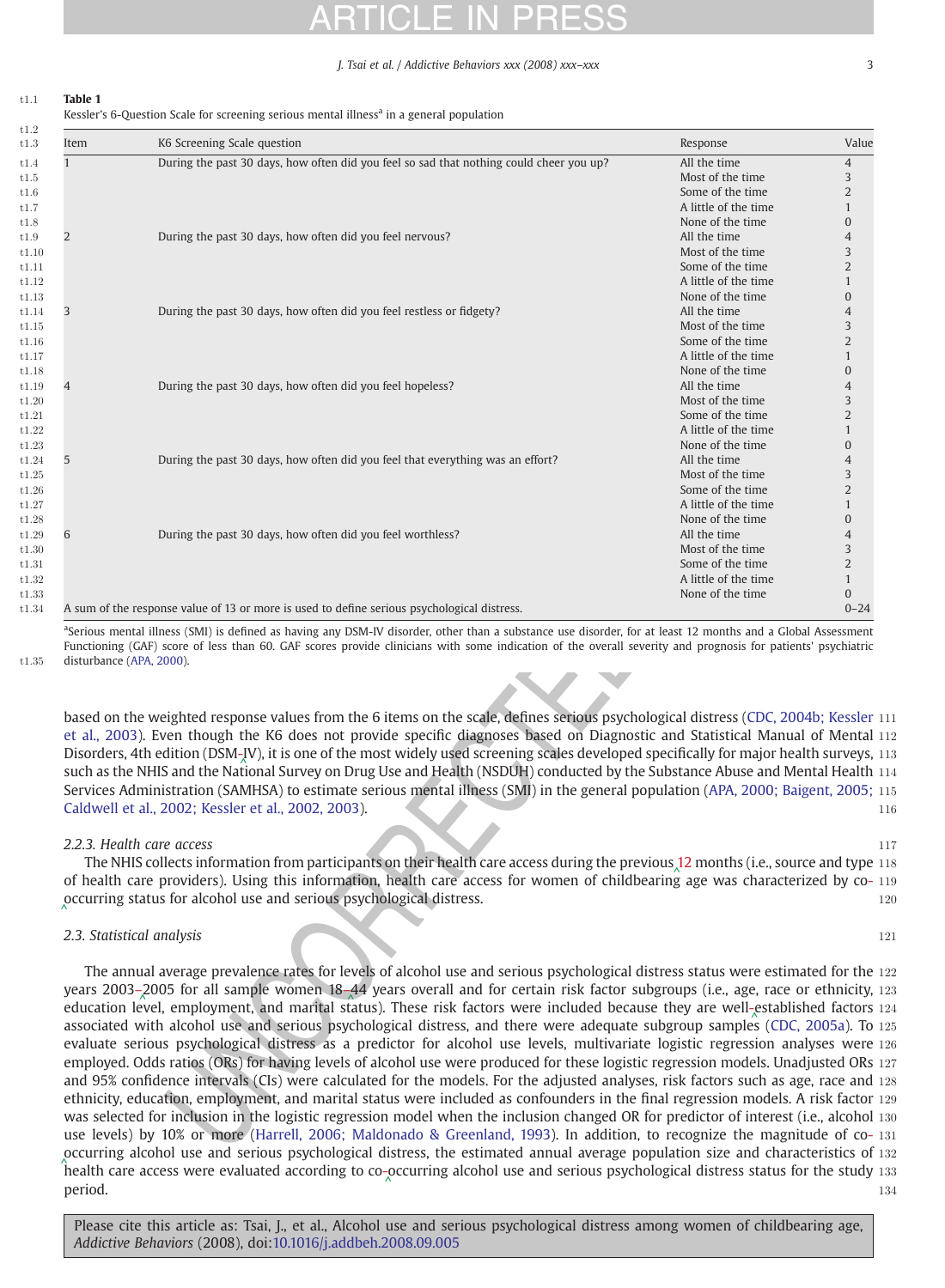# <span id="page-3-0"></span>4 J. Tsai et al. / Addictive Behaviors xxx (2008) xxx–xxx

# t2:1 Table 2

Estimated annual average prevalence for levels of alcohol use among women aged 18–44 by risk factor subgroups, United States, 2003–2005

| Sample size $(n=24,900)$         |                     | Estimated annual average prevalence for levels of alcohol use |                              |               |                          |             |  |  |
|----------------------------------|---------------------|---------------------------------------------------------------|------------------------------|---------------|--------------------------|-------------|--|--|
|                                  | Nonuse <sup>a</sup> |                                                               | Non-heavier use <sup>b</sup> |               | Heavier use <sup>c</sup> |             |  |  |
|                                  | $\frac{9}{6}$ d     | 95% CI <sup>e</sup>                                           | $\%$                         | 95% CI        | %                        | 95% CI      |  |  |
| Overall                          | 39.8                | $39.0 - 40.7$                                                 | 56.0                         | $55.2 - 56.9$ | 4.1                      | $3.8 - 4.4$ |  |  |
| Age                              |                     |                                                               |                              |               |                          |             |  |  |
| $18 - 24$                        | 46.6                | 44.8-48.5                                                     | 48.2                         | $46.5 - 50.0$ | 5.1                      | $4.4 - 5.9$ |  |  |
| $25 - 34$                        | 37.7                | $36.5 - 38.9$                                                 | 58.7                         | $57.5 - 59.9$ | 3.6                      | $3.2 - 4.0$ |  |  |
| $35 - 44$                        | 37.3                | $36.2 - 38.5$                                                 | 58.7                         | $57.5 - 59.8$ | 4.0                      | $3.6 - 4.5$ |  |  |
| Race/ethnicity                   |                     |                                                               |                              |               |                          |             |  |  |
| Non-Hispanic White               | 31.2                | $30.2 - 32.3$                                                 | 63.6                         | $62.5 - 64.6$ | 5.2                      | $4.8 - 5.7$ |  |  |
| Non-White or Hispanic            | 56.2                | 54.9-57.4                                                     | 41.8                         | $40.5 - 43.0$ | 2.1                      | $1.8 - 2.4$ |  |  |
| Education                        |                     |                                                               |                              |               |                          |             |  |  |
| Less than college education      | 51.5                | $50.2 - 52.8$                                                 | 45.0                         | $43.8 - 46.3$ | 3.5                      | $3.1 - 3.9$ |  |  |
| Some college education or higher | 32.0                | $31.0 - 33.0$                                                 | 63.4                         | 62.4-64.4     | 4.6                      | $4.2 - 5.0$ |  |  |
| Currently employed               |                     |                                                               |                              |               |                          |             |  |  |
| N <sub>o</sub>                   | 52.9                | $51.6 - 54.3$                                                 | 44.1                         | $42.7 - 45.4$ | 3.0                      | $2.6 - 3.5$ |  |  |
| Yes                              | 33.6                | $32.7 - 34.6$                                                 | 61.7                         | $60.8 - 62.6$ | 4.7                      | $4.3 - 5.1$ |  |  |
| Married                          |                     |                                                               |                              |               |                          |             |  |  |
| N <sub>o</sub>                   | 38.8                | 37.6-39.9                                                     | 55.5                         | $54.3 - 56.6$ | 5.8                      | $5.3 - 6.3$ |  |  |
| Yes                              | 40.7                | 39.6-41.8                                                     | 56.6                         | $55.5 - 57.7$ | 2.7                      | $2.4 - 3.1$ |  |  |
| Serious psychological distress   |                     |                                                               |                              |               |                          |             |  |  |
| N <sub>o</sub>                   | 39.6                | $38.8 - 40.5$                                                 | 56.3                         | 55.4-57.1     | 4.1                      | $3.8 - 4.4$ |  |  |
| Yes                              | 41.4                | $37.8 - 45.2$                                                 | 52.8                         | $49.2 - 56.5$ | 5.7                      | $4.3 - 7.6$ |  |  |

# t3:1 Table 3

| The probability-based complex sample design required that the statistical analysis procedures had the ability to account for<br>multiple stages of sampling, stratification, and clustering (Korn & Graubard, 1999). To obtain appropriate statistics, all analyses<br>in this study were weighted according to the standard procedures for analyzing sample survey data (Brogan, 2005). Variance<br>estimates were approximated based on Taylor series linearization using STATA 9.2 (StataCorp LP, College Station, TX, 2006) and SPSS |     |                                                                                     |
|------------------------------------------------------------------------------------------------------------------------------------------------------------------------------------------------------------------------------------------------------------------------------------------------------------------------------------------------------------------------------------------------------------------------------------------------------------------------------------------------------------------------------------------|-----|-------------------------------------------------------------------------------------|
| <b>Table 3</b><br>Estimated annual average prevalence for meeting serious psychological distress criteria among risk factor subgroups of women aged 18-44, United States,<br>2003-2005                                                                                                                                                                                                                                                                                                                                                   |     |                                                                                     |
| Sample size $(n=24,900)$                                                                                                                                                                                                                                                                                                                                                                                                                                                                                                                 |     | Estimated annual average prevalence for experiencing serious psychological distress |
|                                                                                                                                                                                                                                                                                                                                                                                                                                                                                                                                          | %   | 95% confidence interval                                                             |
| Overall                                                                                                                                                                                                                                                                                                                                                                                                                                                                                                                                  | 3.6 | $3.3 - 3.9$                                                                         |
| Age                                                                                                                                                                                                                                                                                                                                                                                                                                                                                                                                      |     |                                                                                     |
| $18 - 24$                                                                                                                                                                                                                                                                                                                                                                                                                                                                                                                                | 3.2 | $2.7 - 3.8$                                                                         |
| $25 - 34$                                                                                                                                                                                                                                                                                                                                                                                                                                                                                                                                | 3.4 | $3.0 - 3.9$                                                                         |
| $35 - 44$                                                                                                                                                                                                                                                                                                                                                                                                                                                                                                                                | 4.0 | $3.6 - 4.4$                                                                         |
| Race/ethnicity                                                                                                                                                                                                                                                                                                                                                                                                                                                                                                                           |     |                                                                                     |
| Non-Hispanic White                                                                                                                                                                                                                                                                                                                                                                                                                                                                                                                       | 3.6 | $3.2 - 3.9$                                                                         |
| Non-White or Hispanic                                                                                                                                                                                                                                                                                                                                                                                                                                                                                                                    | 3.7 | $3.3 - 4.1$                                                                         |
| Education                                                                                                                                                                                                                                                                                                                                                                                                                                                                                                                                |     |                                                                                     |
| Less than college education                                                                                                                                                                                                                                                                                                                                                                                                                                                                                                              | 5.7 | $5.2 - 6.2$                                                                         |
| Some college education or higher                                                                                                                                                                                                                                                                                                                                                                                                                                                                                                         | 2.3 | $2.0 - 2.5$                                                                         |
| Currently employed                                                                                                                                                                                                                                                                                                                                                                                                                                                                                                                       |     |                                                                                     |
| N <sub>o</sub>                                                                                                                                                                                                                                                                                                                                                                                                                                                                                                                           | 6.6 | $6.0 - 7.2$                                                                         |
| Yes                                                                                                                                                                                                                                                                                                                                                                                                                                                                                                                                      | 2.2 | $2.0 - 2.5$                                                                         |
| Married                                                                                                                                                                                                                                                                                                                                                                                                                                                                                                                                  |     |                                                                                     |
| No                                                                                                                                                                                                                                                                                                                                                                                                                                                                                                                                       | 5.1 | $4.7 - 5.6$                                                                         |
| Yes                                                                                                                                                                                                                                                                                                                                                                                                                                                                                                                                      | 2.3 | $2.0 - 2.6$                                                                         |
| Alcohol use level                                                                                                                                                                                                                                                                                                                                                                                                                                                                                                                        |     |                                                                                     |
| Nonuse <sup>a</sup>                                                                                                                                                                                                                                                                                                                                                                                                                                                                                                                      | 3.8 | $3.3 - 4.2$                                                                         |
| Non-heavier use <sup>b</sup>                                                                                                                                                                                                                                                                                                                                                                                                                                                                                                             | 3.4 | $3.1 - 3.7$                                                                         |
| Heavier use <sup>c</sup>                                                                                                                                                                                                                                                                                                                                                                                                                                                                                                                 | 5.0 | $3.8 - 6.6$                                                                         |

 $t3.26$   $\phantom{000}^{\text{a}}$  Nonuse is defined as no drinks in the past year.

<sup>b</sup> t3:27 Non-heavier use is defined as consuming no more than 7 drinks per week for women in the past year, on average.

t3.28 <sup>c</sup> Heavier use is defined as consuming more than 7 drinks per week for women in the past year, on average.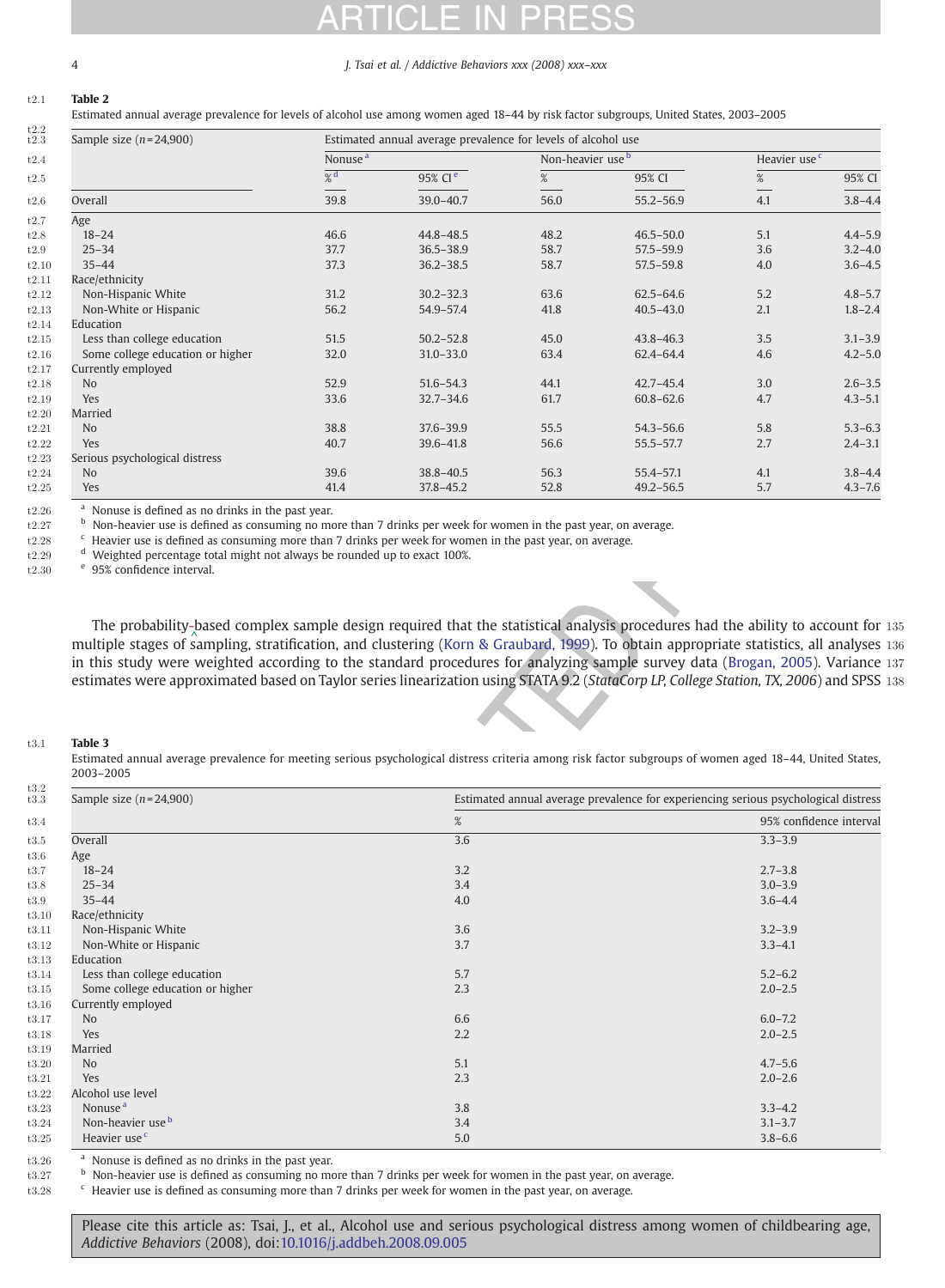### J. Tsai et al. / Addictive Behaviors xxx (2008) xxx-xxx

### <span id="page-4-0"></span>t4:1 Table 4

Unadjusted and adjusted odds ratios by multinomial logistic regression for levels of alcohol use among women aged 18–44 years, United States, 2003–2005

| t4.2<br>t4.3 | Exposure variable $(n=24,900)$        |                          | Outcome variable <sup>a</sup> (alcohol use level) |                                   |               |                          |               |                        |               |
|--------------|---------------------------------------|--------------------------|---------------------------------------------------|-----------------------------------|---------------|--------------------------|---------------|------------------------|---------------|
| t4.4         |                                       | Non-heavier use          |                                                   |                                   |               | Heavier use              |               |                        |               |
| t4.5         | Serious psychological distress status | Unadjusted<br>odds ratio | CI <sup>b</sup>                                   | Adjusted<br>odds ratio $\epsilon$ |               | Unadiusted<br>odds ratio | <b>CI</b>     | Adjusted<br>odds ratio |               |
| t4.6         | No                                    | 1.00                     | Reference                                         | 1.00                              | Reference     | 1.00                     | Reference     | 1.00                   | Reference     |
| t.4.7        | Yes                                   | 0.90                     | $0.77 - 1.05$                                     | 1.21                              | $1.01 - 1.45$ | 1.34                     | $0.97 - 1.86$ | 1.65                   | $1.18 - 2.31$ |

<sup>a</sup> t4:8 Reference alcohol use level=nonuse.

t4.9  $b$  95% confidence interval.<br>t4.10  $c$  Adiusted for age, education

 $c$  Adjusted for age, education, employment, and marital status.

14 Complex Samples for Survey Analysis (SPSS Inc., Chicago, IL, 2005). Because a 3-[yea](Original_text: - )r combined dataset was used, survey year was 139<br>used as an additional stratification variable (Korn & Craubard, 1999). used as an additional stratification variable ([Korn & Graubard, 1999\)](#page-7-0). 140

## **3. Results**  $141$

# 3.1. Prevalence and [ass](Original_text: Association)ociation  $^{142}$

### t5:1 Table 5

| 3. Results                                                                                                                                                                   |                    |                                |                   |                         |                   |                           |                    |                                                      |
|------------------------------------------------------------------------------------------------------------------------------------------------------------------------------|--------------------|--------------------------------|-------------------|-------------------------|-------------------|---------------------------|--------------------|------------------------------------------------------|
| 3.1. Prevalence and association                                                                                                                                              |                    |                                |                   |                         |                   |                           |                    |                                                      |
| The estimated annual average prevalence for alcohol use among women of childbearing age overall (18-44 years) was 39.8% for                                                  |                    |                                |                   |                         |                   |                           |                    |                                                      |
| nonuse, 56.0% for non-heavier use, and 4.1% for heavier use during the study period 2003-2005 (Table 2). Consistent with the                                                 |                    |                                |                   |                         |                   |                           |                    |                                                      |
| findings from a number of previous studies of alcohol use among women of childbearing age, a higher estimated prevalence of                                                  |                    |                                |                   |                         |                   |                           |                    |                                                      |
| alcohol use (i.e., heavier and non-heavier use) was found among women who were non-Hispanic White, had at least some college                                                 |                    |                                |                   |                         |                   |                           |                    |                                                      |
| education or higher, or were currently employed (Caetano et al., 2006; CDC, 2001, 2004a; Tsai et al., 2007a; Tsai, Floyd & Bertrand,                                         |                    |                                |                   |                         |                   |                           |                    |                                                      |
| 2007b). The characteristics that differentiated women who engaged in heavier alcohol use from those who engaged in non-heavier                                               |                    |                                |                   |                         |                   |                           |                    |                                                      |
| alcohol use were age, marital status and serious psychological distress status. Women who engaged in heavier alcohol use were                                                |                    |                                |                   |                         |                   |                           |                    |                                                      |
| younger, unmarried, and experienced serious psychological distress. In addition, a higher prevalence of nonuse of alcohol was                                                |                    |                                |                   |                         |                   |                           |                    |                                                      |
| found among women who were younger, non-White or Hispanic, had less than a college education, were currently unemployed,                                                     |                    |                                |                   |                         |                   |                           |                    |                                                      |
| were married, or experienced serious psychological distress. Table 3 shows that the estimated prevalence of serious psychological                                            |                    |                                |                   |                         |                   |                           |                    |                                                      |
| distress was 3.6% among women of childbearing age overall. The prevalence of serious psychological distress was higher among                                                 |                    |                                |                   |                         |                   |                           |                    |                                                      |
| women who were older, had less than a college education, unemployed, unmarried, or engaged in heavier use of alcohol. A similar                                              |                    |                                |                   |                         |                   |                           |                    |                                                      |
| prevalence of serious psychological distress was found for non-Whites or Hispanics (3.7%) and non-Hispanic Whites (3.6%). The                                                |                    |                                |                   |                         |                   |                           |                    |                                                      |
|                                                                                                                                                                              |                    |                                |                   |                         |                   |                           |                    |                                                      |
|                                                                                                                                                                              |                    |                                |                   |                         |                   |                           |                    |                                                      |
| Table 5                                                                                                                                                                      |                    |                                |                   |                         |                   |                           |                    |                                                      |
|                                                                                                                                                                              |                    |                                |                   |                         |                   |                           |                    |                                                      |
| Estimated annual average population size and characteristics of health care access by co-occurring status among women aged 18-44 years who used alcohol during               |                    |                                |                   |                         |                   |                           |                    |                                                      |
| the previous 12 months, United States, 2003-2005                                                                                                                             |                    |                                |                   |                         |                   |                           |                    |                                                      |
| Characteristics of health                                                                                                                                                    |                    | Co-occurring status            |                   |                         |                   |                           |                    |                                                      |
| care access $(n=14,308)$                                                                                                                                                     |                    | Serious psychological          |                   | Serious psychological   |                   | Serious psychological     |                    | Serious psychological                                |
|                                                                                                                                                                              | distress (yes) and |                                |                   | distress (yes) and non- | distress (no) and |                           |                    | distress (no) and non-                               |
|                                                                                                                                                                              |                    | heavier alcohol use            |                   | heavier alcohol use     |                   | heavier alcohol use       |                    | heavier alcohol use                                  |
|                                                                                                                                                                              | $N=0.1$ million    |                                | $N = 1.0$ million |                         | $N=2.1$ million   |                           | $N = 29.2$ million |                                                      |
|                                                                                                                                                                              | $\%$               | CI <sup>a</sup>                | $\%$              | <b>CI</b>               | $\%$              | <b>CI</b>                 | $\%$               | <b>CI</b>                                            |
|                                                                                                                                                                              |                    |                                |                   |                         |                   |                           |                    |                                                      |
| No                                                                                                                                                                           | 23.5               | $13.1 - 38.5$                  | 20.8              | $17.0 - 25.2$           | 17.6              | $15.1 - 20.5$             | 12.4               | $11.8 - 13.2$                                        |
| Is there a place that you usually go to when you are sick or need advice about your health?<br>Yes                                                                           | 76.5               | $61.5 - 86.9$                  | 79.2              | $74.8 - 83.0$           | 82.4              | $79.5 - 84.9$             | 87.6               |                                                      |
| If yes, what kind of place is it—a clinic, doctor's office, emergency room, or some other place? If no, what kind of place do you go to most often—a clinic, doctor's        |                    |                                |                   |                         |                   |                           |                    |                                                      |
| office, emergency room, or some other place?                                                                                                                                 |                    |                                |                   |                         |                   |                           |                    |                                                      |
| Clinic or health center                                                                                                                                                      | 32.8               | $20.0 - 48.9$                  | 25.5              | $21.1 - 30.5$           | 20.8              | $17.6 - 24.3$             | 18.1               |                                                      |
| Doctor's office or HMO                                                                                                                                                       | 56.7               | $40.8 - 71.3$                  | 70.0              | 64.9-74.8               | 74.6              | $70.7 - 78.1$             | 78.6               | 86.8-88.2<br>$17.1 - 19.1$<br>77.6-79.6              |
| Hospital                                                                                                                                                                     | 7.8                | $2.5 - 21.9$                   | 3.2               | $1.8 - 5.7$             | 2.5               | $1.3 - 4.5$               | 1.9                | $1.6 - 2.2$                                          |
| Some other place                                                                                                                                                             | 2.7                | $0.7 - 10.4$                   | 1.2               | $0.5 - 2.8$             | 2.2               | $1.4 - 3.6$               | 1.4                |                                                      |
| During the past 12 months, have you seen or talked to a general doctor who treats a variety of illnesses (a doctor in general practice, family medicine, or internal         |                    |                                |                   |                         |                   |                           |                    |                                                      |
| medicine) about your own health?                                                                                                                                             |                    |                                |                   |                         |                   |                           |                    |                                                      |
| No                                                                                                                                                                           | 38.6               | $25.7 - 53.4$                  | 25.4              | $21.3 - 30.1$           | 35.5              | $31.9 - 39.3$             | 31.2               |                                                      |
| Yes                                                                                                                                                                          | 61.4               | $46.6 - 74.3$                  | 74.6              | 69.9-78.7               | 64.5              | $60.7 - 68.1$             | 68.8               | $1.4 - 1.7$                                          |
| During the past 12 months, have you seen or talked to a doctor who specializes in women's health (an obstetrician/gynecologist) about your own health?                       |                    |                                |                   |                         |                   |                           |                    |                                                      |
| No                                                                                                                                                                           | 54.8               | $40.3 - 68.5$                  | 53.8              | $48.7 - 58.8$           | 43.7              | $39.9 - 47.5$             | 39.8               |                                                      |
| Yes<br>During the past 12 months, have you seen or talked to a mental health professional such as a psychiatrist, psychologist, psychiatric nurse, or clinical social worker | 45.2               | $31.5 - 59.7$                  | 46.2              | $41.2 - 51.3$           | 56.3              | $52.5 - 60.1$             | 60.2               | $30.3 - 32.2$<br>67.8-69.7<br>38.8-40.8<br>59.2-61.2 |
| about your own health?                                                                                                                                                       |                    |                                |                   |                         |                   |                           |                    |                                                      |
| No<br>Yes                                                                                                                                                                    | 52.1<br>47.9       | $38.0 - 65.9$<br>$34.1 - 62.0$ | 61.8<br>38.2      | 56.8-66.6<br>33.4-43.2  | 90.8<br>9.2       | 88.4-92.7<br>$7.3 - 11.6$ | 91.4<br>8.6        | 90.9-91.9<br>$8.1 - 9.1$                             |

t5.24 <sup>a</sup> 95% confidence interval.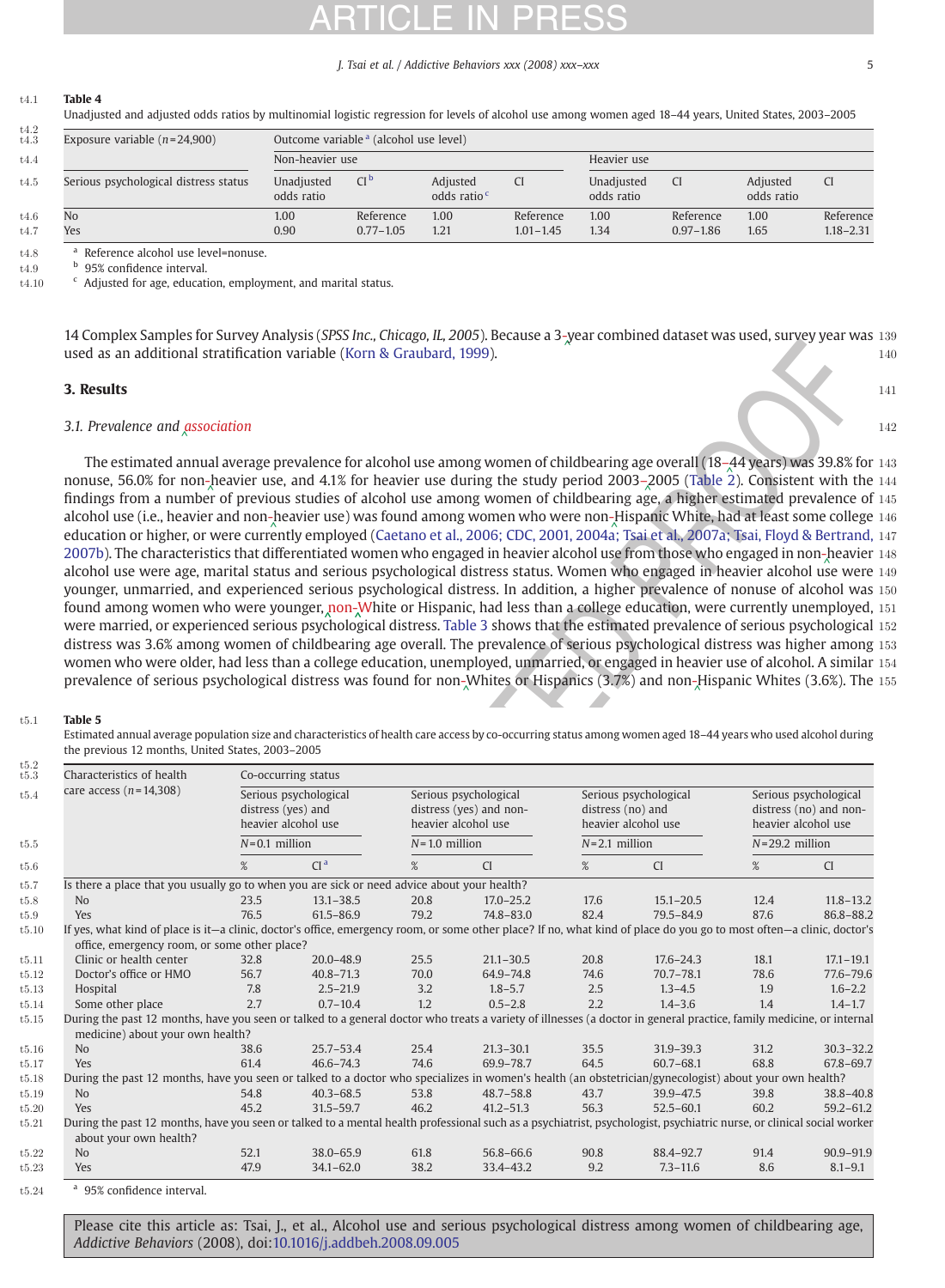### 6 J. Tsai et al. / Addictive Behaviors xxx (2008) xxx–xxx

analysis using serious psychological distress status as the predictor variable and levels of alcohol use as the outcome variable is 156 presented in [Table 4.](#page-4-0) When compared to women who did not experience serious psychological distress, women who experienced 157 serious psychological distress had increased likelihoods of being non-[hea](Original_text: - )vier alcohol users (OR=1.21), particularly being heavier 158<br>alcohol users (OR=1.65), than being non-alcohol users after controlling for confounders alcohol users (OR=1.65), than being non-alcohol users, after controlling for confounders.<br>Dopulation estimates for so oscurring alsohol use and serious psychological distress. The estimated appual average population ass [alc](Original_text: - )ohol users ( $OR = 1.65$ ), than bei[ng](Original_text: - ) non-alcohol users, after controlling for confounders.

Population estimates for co-[occ](Original_text: - )urring [alco](Original_text: - )hol use and serious psychological distress. The estimated annual average population 160<br>Cand characteristics of boalth care access by so occurring status among women who used alcoh size and characteristics of hea[lth](Original_text: - ) care access by co-[occ](Original_text: - )urring status among women who used alcohol during the previous 12-161  $\frac{12}{100}$ [mo](Original_text: - )nth are shown in [Table 5.](#page-4-0) The estimated annu[al](Original_text: - ) [av](Original_text: - )erage population sizes for the period [200](Original_text: )3–2005 [we](Original_text: 0 )re approximately 162<br>100,000 for women who experienced serious psychological distress and also engaged in heavier alsohol [100](Original_text: - ),000 for women who experienced serious psychological distress and also engaged in heavier [alco](Original_text: 1 )hol [use](Original_text: ),  $1,0$  $1,0$  million for women 163  $\mu$  method is a property allowed a serious psychological distress and also engaged in who experienced serious psychological distress and also engaged in non-[hea](Original_text: - )vier alc[oho](Original_text: 2 )l use, 2.[1](Original_text: 1 ) million for [wo](Original_text: 0 )men who did not 164<br>experience serious psychological distress but engaged in beavier alcohol use, and 29.2 milli experience serious psychological distress but engaged in heavier alcohol [use,](Original_text: - ) and 29,2 million for women who did not experience 165<br>245 [^](Original_text: 2 ) 165 serious psychological distress but engaged in non- $\frac{1}{\lambda}$ [hea](Original_text: - )vier alcohol use.

# 3.2. Health care access 167

Regardless of their co-[occ](Original_text: - )urring status, most women (76.5%–[87.](Original_text: )6%), including those who reported using alcohol in the NHIS survey 168<br>iested that there was a place for thom to go whon thou were sick or peeded health care ad indic[a](Original_text: - )ted that there was a [pl](Original_text: - )ace for them to go when they were [sic](Original_text: )k or needed health care advice. From 56.7%–78.6% of these women 169<br>also sported that decrease of them to go when they were sick or needed health care advic also reported that [doc](Original_text: doctors )tor's office and Health Maintenance Organization (HMO) would be where they would go most often, followed by 170<br>a clinic or health center (19.1%, 22.9%). The maintitud women who used alsohol (61.4%, 7 a clinic or health c[ent](Original_text: doctors )er (18.1%–[32.](Original_text: )8%). The majority of women who used alcohol (61.4%–[74.6](Original_text: )%) also stated that they had seen a general 171<br>dector who treated a variety of illnesses during the past 12 months. Table 5 also r doctor who treated a variety of [illn](Original_text: )esses during the past 12 months. [Table 5](#page-4-0) also revealed the following patterns of specialty care access: 172 (1) 45.2% of [hea](Original_text: - )vier alcohol drinkers and 46.2% of non-heavier alcohol drinkers who also experienced serious psychological distress 173  $\,$  173  $\,$  05  $\,$  173  $\,$  05  $\,$  173  $\,$  05  $\,$  173  $\,$  05  $\,$  173  $\,$  05 reported that they had seen or talked to an obstetrician [or](Original_text: - ) [g](Original_text: - )ynecologist, compared with 56.3% of heavier alcohol drinkers and 60.2% of 174 non-[hea](Original_text: - )vier alcohol drinkers who did not experience serious psychological distress, respective; and (2) 47.9% of heavier alcohol 175<br>drinkers and 28.2% of non-heavier alcohol drinkers who experienced serious psychological drin[kers](Original_text: - ) and 38.2% of non-[hea](Original_text: - )vier alcohol drinkers who experienced serious psychological distress reported that they had seen or 176<br>talked to a psychiatrict, psychologist, psychiatric purse, or clinical secial worker, com talked to a psychiatrist, psy[cho](Original_text: - )logist, psychiatric nurse, or clinical social worker, compared with 9.2% of heavier alcohol drinkers and 177 8.6% of non-[hea](Original_text: - )vier alcohol drinkers who did not experience serious psychological distress, respectively. Note that the state of the state of the state of the state of the state of the state of the state of the state of th

# **4. Discussion 179 and 179 and 179 and 179 and 179 and 179 and 179 and 179 and 179 and 179 and 179 and 179 and 179 and 179 and 179 and 179 and 179 and 179 and 179 and 179 and 179 and 179 and 179 and 179 and 179 and 179 and**

of their co-ocurring standard materials and relationship those who reported tained the co-ocurring standard materials and the co-ocurring standard materials and the co-ocurring standard materials and the co-ocurring of th The results of this study indicated that alcohol use and serious psychological distress co-occurred among an estimated annual 180<br>rage of 1.1 million women of childboaring ago in the United States during the notiod of 2002 average [of](Original_text: - )  $1.1$  $1.1$  million women of childbearing age in the United States during the period of [2](Original_text: - )003–[200](Original_text: )5. While cross-[sec](Original_text: - )tional 181<br>surveys are not designed to evaluate a saveal relationship, the results of our study reveal surveys are not designed to evaluate a causal relationship, the results of our study revealed that wo[men](Original_text: ) who experience[d](Original_text: - ) [s](Original_text: - )erious 182 psychological distress were at an increased likelihood for being alcohol users as compared to women who did not experience 183 serious psychological distress, particularly being heavier [alco](Original_text: - )hol users, than being non-alcohol users. These findings were 184<br>generally consistent with results from province studies of alcohol wee and general psychologic generally consistent with results from previous studies of alcohol use and general psychol[ogic](Original_text: - )al distress or specific psychiatric 185 disorders with smaller samples in clinical settings, with the exception that women who experienced serious psychological distress 186 were also at an increased likelihood for non-heavier alcohol use ([Diego et al., 2006; O'Connor & Whaley, 2006; Thomas, Randall &](#page-6-0) 187<br>Carrican, 2003), By using a large nonviation based sample, this study has provided the pa [Carrigan, 2003](#page-6-0)). By using a large, population-based sample, this study has provided the nationally representative findings among 188<br>women of shildboging age that were not available proviously. Because the summy data for e women of childbearing age that were not available previously. Because the survey data for each year were weighted by age, sex, 189 and race to be representative of the United States general population, major variation in demographic characteristics by year were 190 not expected ([CDC, 2005a](#page-6-0)). Regarding access to care, most women in this study, regardless of their co-[occ](Original_text: - )urring status for alcohol 191<br>use and serious psychological distress, reported visits to doctors' offices. HMOs, clin use and serious psychological distress, reported visits to doctors' offices, HMOs, clinics, or health c[ent](Original_text: - )ers, and reported being 192<br>troated by clinicians in various boalth care settings including general practice, obstat treated by clinicians in various health care settings, including general practice, obstetrics, gynecology, and mental health clinics 193 during the previous 12 months. Health care accessibility was not a major issue identified in this study, although the lack of 194<br>accessible health care for some women was no doubt a separature. accessible health care for some women was, no doubt, a concern.

There were several limitations to this study. First, similar to a number of earlier studies of women of childbearing age, this study 196 included women aged 18–44 years for practical reasons ([Ahluwalia et al., 2004; Caetano et al., 2006; CDC, 2001, 2004a; Ebrahim,](#page-6-0) 197<br>Descuile 8 Palakathodi, 2000; Floyd et al. 2007; Toai et al 2007a b). Limiting the study t Decoufl[e &Palakathodi, 2000; Floyd et al., 2007; Tsai et al.2007a,b\)](#page-6-0). Limiting the study to women in this age group does not imply 198 that women of other ages are not capable of giving birth to a child. Second, surveys that require self-[rep](Original_text: - )orting of data, particularly 199<br>on less secially desimble behaviors, have limitations such as underreporting of ris on less socially desirable behaviors, have limitations such as underreporting of risky behaviors a[nd](Original_text: - ) [b](Original_text: - )iased recall ([CDC, 2005a\)](#page-6-0). 200 Nevertheless, in the area of substance use research, the NHIS CAPI methodology usually produces more accurate estimates than the 201 method of telephone interview (Brown, Kranzler & Del Boca, 1992; Gfroerer & Hughes, 1992). Third, information about certain 202 hazardous drinking pattern, such as binge drinking (i.e., four or more drinks on one occasion) was not collected in this survey, and 203 therefore, could not be evaluated in this study ([Mokdad, Brewer, Naimi & Warner, 2007; Naimi et al., 2003; Rehm, 1998; Rehm](#page-7-0) 204 [et al., 2003; Tsai et al.2007a,b\)](#page-7-0). Women who engaged in binge drinking would be grouped in the "heavier use" category, if their 205 alcohol use exceeded 7 drinks per week on average. However, it was also possible that some binge drinkers could be grouped in the 206 "non-[hea](Original_text: - )vier use" category, if their alcohol use did not exceed 7 drinks per week on average. Furthermore, even though the K6 207<br>questionnaire is considered as one of the best measures for estimating provelence of SMI (Ta quest[ion](Original_text: - )naire is considered as one of the best measures for estimating prevalence of SMI [\(Table 1\)](#page-2-0), and has been adopted by major 208 health surveys for many years to measure general symptoms of psychological distress [\(CDC, 2005a,b](#page-6-0)), the measure does not 209 identify specific DSM<sub>7</sub>[IV d](Original_text: - )isorders. Serious psychological distress was defined in this study by a summed value of 13+, which has 210<br>heap selibrated for the general population to measure SML This value represents an opti b[e](Original_text: - )en calibrated for the [ge](Original_text: - )neral population to measure SMI. This value represents an optimal cut-[poi](Original_text: - )nt for eliminating many false 211<br>poitives (apoificity = 0.06). However, some wemen who would meet SMI griteria might pet b positives (specificity =0.96). However, some women who would meet SMI criteria might not have [bee](Original_text: - )n detected (sensitivity = 0.36). 212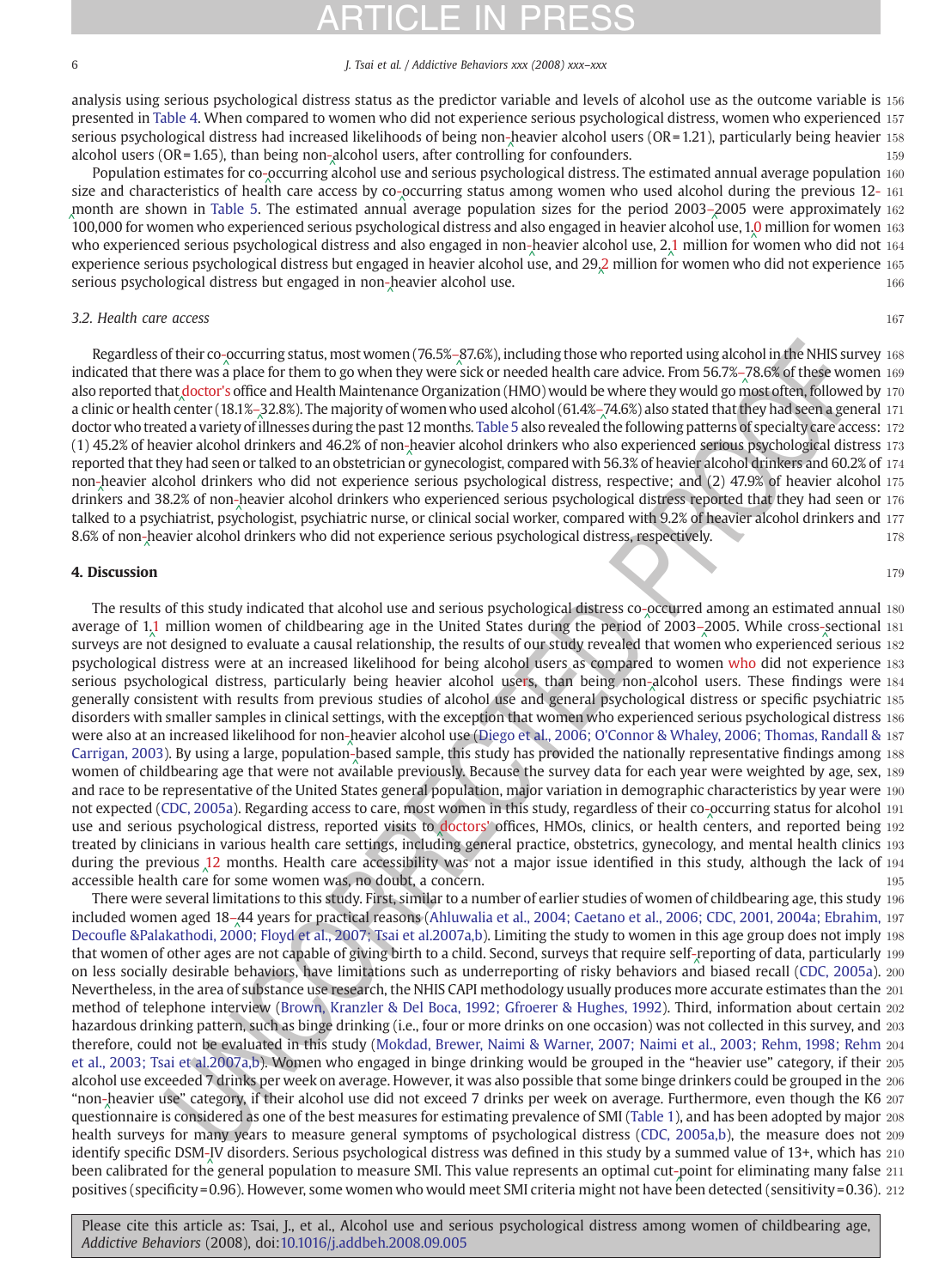### J. Tsai et al. / Addictive Behaviors xxx (2008) xxx–xxx 7

<span id="page-6-0"></span>This study did not evaluate whether women with co-[occ](Original_text: - )urring alcohol use and serious psychological distress had been 213<br>propriately assessed, or treated, However, the results of this study indicate that alcohol use is com appropriately assessed, or treated. However, the results of [th](Original_text: - )is study indicate that alcohol use is common among women of 214 childbearing age who experience serious psychological distress. The findings of this study provide support for enhancing efforts 215 toward integrated assessment and intervention among women who have such co-[occ](Original_text: - )urring risk factors. Future research may also 216<br>ovaluate certain drinking patterns (e.g., binge drinking and non-beavier use) and cerious psyc evaluate certain drinking patterns (e.g., binge drinking and non-[hea](Original_text: - )vier use) and [seri](Original_text: - )ous psychological distress, as well as further 217<br>characterize health access among wemen of childhoaring ago by such interrelated rick characterize health access among women of childbearing age [by](Original_text: - ) such interrelated risk factors, so that additional intervention 218 opportunities can be identified. 219

# **Acknowledgements** 220

The authors thank the National Center for Health Statistics (NCHS), Centers for Disease Control and Prevention (CDC), for data 221 collection and making the NHIS datasets available through the public domain. 222

No financial conflict of interest was reported by the authors of this paper. 223

Disclaimer: The findings and conclusions in this report are those of the authors and do not necessarily represent the official 224 position of the Centers for Disease Control and Prevention. 225

# **References** 226

| ciantici, The intentional concretionis in this report are those or the authors and do not necessarily<br>TOPICOURLE CHU                                                                                                                                                                                                                                                                                                                                                                                    |            |
|------------------------------------------------------------------------------------------------------------------------------------------------------------------------------------------------------------------------------------------------------------------------------------------------------------------------------------------------------------------------------------------------------------------------------------------------------------------------------------------------------------|------------|
| position of the Centers for Disease Control and Prevention.                                                                                                                                                                                                                                                                                                                                                                                                                                                | 225        |
| References                                                                                                                                                                                                                                                                                                                                                                                                                                                                                                 | 226        |
| Ahluwalia, I. B., Mack, K. A., & Mokdad, A. (2004). Mental and physical distress and high-risk behaviors among reproductive-age women. Obstetrics & gynecology, 227<br>104, 477-483.                                                                                                                                                                                                                                                                                                                       | 228        |
| APA (2000). Diagnostic and statistical manual on mental disorders, 4th Edition, Text Revision (DSM-IV-TR). Washington, DC: American Psychiatric Association.<br>Baigent, M. F. (2005). Understanding alcohol misuse and comorbid psychiatric disorders. Current Opinion in Psychiatry, 18, 223-228.                                                                                                                                                                                                        | 229<br>230 |
| Becker, J. B., & Hu, M. (2008). Sex differences in drug abuse. Front Neuroendocrinology, 29, 36-47.<br>Brogan, D. (2005). Software for sample survey data. Misuse of standard packages. Encyclopedia of biostatistics (pp. 5057-5064). 2nd edn. New York: John Wiley and 232<br>Sons.                                                                                                                                                                                                                      | 231<br>233 |
| Brown, J., Kranzler, H. R., & Del Boca, F. K. (1992). Self-reports by alcohol and drug abuse inpatients: Factors affecting reliability and validity. British Journal of 234<br>Addiction, 87, 1013-1024.                                                                                                                                                                                                                                                                                                   | 235        |
| Caetano, R., Ramisetty-Mikler, S., Floyd, L. R., & McGrath, C. (2006). The epidemiology of drinking among women of child-bearing age. Alcohol-Clinical and 236<br>Experimental Research, 30, 1023-1030.                                                                                                                                                                                                                                                                                                    | 237        |
| Caldwell, T. M., Rodgers, B., Jorm, A. F., Christensen, H., Jacomb, P. A., Korten, A. E., et al. (2002). Patterns of association between alcohol consumption and symptoms 238<br>of depression and anxiety in young adults. Addiction, 97, 583-594.                                                                                                                                                                                                                                                        | 239        |
| CASA (2005). Women under the influence. The National Center on Addiction and Substance Abuse at Columbia University (CASA). The Johns Hopkins University Press. 240<br>CDC (2001). Alcohol use among women of childbearing age-United States, 1991-1999. Morbidity and Mortality Weekly Report, 51, 273-276.<br>CDC (2004a). Alcohol consumption among women who are pregnant or who might become pregnant-United States, 2002. Morbidity and Mortality Weekly Report, 242                                 | 241        |
| 53, 1178-1181.<br>CDC (2004b). Early Release of Selected Estimates Based on Data From the 2003 National Health Interview Survey. Hyattsville, Maryland: National Center for Health 244                                                                                                                                                                                                                                                                                                                     | 243        |
| Statistics (NCHS), Centers for Disease Control and Prevention (CDC).<br>CDC (2005a). Data File Documentation, National Health Interview Survey, 2003–2005 (machine readable data file and documentation) Hyattsville, Maryland: 246<br>National Center for Health Statistics (NCHS), Centers for Disease Control and Prevention (CDC).                                                                                                                                                                     | 245<br>247 |
| CDC (2005b). Summary Health Statistics for U.S. Adults: National Health Interview Survey, 2003. Hyattsville, Maryland: National Center for Health Statistics 248<br>(NCHS), Centers for Disease Control and Prevention (CDC).                                                                                                                                                                                                                                                                              | 249        |
| DHHS (1999). U.S. Department of Health and Human Services. Mental Health: A Report of the Surgeon General–Executive Summary. Rockville, MD: U.S. 250<br>Department of Health and Human Services. Substance Abuse and Mental Health Services Administration.                                                                                                                                                                                                                                                | 251        |
| DHHS (2001). Women Hold Up Half the Sky: Women and Mental Health Research. A brief overview of research into mental illness in women. National Institute of 252<br>Mental Health (NIMH), National Institute of Health (NIH). NIH Publication No. 01-4607.<br>DHHS (2002). U.S. Department of Health and Human Services. Report to congress on the prevention and treatment of co-occurring substance abuse disorders and 254                                                                               | 253        |
| mental disorders. Rockville, MD: Substance Abuse and Mental Health Services Administration.<br>DHHS (2006). U.S. Department of Health and Human Services. The Numbers Count: Mental Disorders in America. A summary of statistics describing the prevalence 256                                                                                                                                                                                                                                            | 255        |
| of mental disorders in America. Rockville, MD: Substance Abuse and Mental Health Services Administration, Center for Mental Health Services, National 257<br>Institutes of Health, National Institute of Mental Health.                                                                                                                                                                                                                                                                                    | 258        |
| Diego, M. A., Jones, N. A., Field, T., Hernandez-Reif, M., Schanberg, S., Kuhn, C., et al. (2006). Maternal psychological distress, prenatal cortisol, and fetal weight. 259<br>Psychosomatic Medicine, 68, 747-753.<br>Drake, R. E., Essock, S. M., Shaner, A., Carey, K. B., Minkoff, K., Kola, L., et al. (2001). Implementing dual diagnosis services for clients with severe mental illness. 261                                                                                                      | 260        |
| Psychiatric Services, 52, 469-476.<br>Ebrahim, S. H., Decoufle, P., & Palakathodi, A. S. (2000). Combined tobacco and alcohol use by pregnant and reproductive-aged women in the United States. 263                                                                                                                                                                                                                                                                                                        | 262        |
| Obstetrics & Gynecology, 96, 767-771.<br>Floyd, R. L., O'Connor, M. J., Sokol, R. J., Bertrand, J., & Cordero, J. F. (2005). Recognition and prevention of fetal alcohol syndrome. Obstetrics & Gynecology, 106, 265                                                                                                                                                                                                                                                                                       | 264        |
| 1059-1064.<br>Floyd, R. L., Sobell, M., Velasquez, M., Ingersoll, K., Nettleman, M., Sobell, L., et al. (2007). Preventing alcohol-exposed pregnancies—A randomized controlled trial. 267<br>American Journal of Preventive Medicine, 32, 1-10.                                                                                                                                                                                                                                                            | 266<br>268 |
| Gfroerer, J., & Hughes, A. (1992). Collecting data on illicit drug use by phone, in Survey Measurement of Drug Use: Methodological studies. In C. Turner, J. Lessler, & 269<br>J. Gfroerer (Eds.), DHHS Publication ADM 92-192 (pp. 277-295). Rockville, MD: National Institute on Drug Abuse.                                                                                                                                                                                                             | 270        |
| Gunzerath, L., Faden, V., Zakhari, S., & Warren, K. (2004). National institute on alcohol abuse and alcoholism report on moderate drinking. Alcoholism-Clinical and 271<br>Experimental Research, 28, 829-847.                                                                                                                                                                                                                                                                                             | 272<br>273 |
| Harrell, F. J. (2006). Regression modeling strategies. New York, NY: Springer.<br>Hendrickson, E., Schmal, M., & Ekleberry, S. (2004). Treating co-occurring disorders: A handbook for mental health and substance abuse professionals. Haworth Press. 274<br>Henriksen, T. B., Hjollund, N. H., Jensen, T. K., Bonde, J. P., Andersson, A. M., Kolstad, H., et al. (2004). Alcohol consumption at the time of conception and spontaneous 275<br>abortion. American Journal of Epidemiology, 160, 661-667. | 276        |
| Kelly, R., Russo, J., Holt, V., Danielsen, B., Zatzick, D., Walker, E., et al. (2002). Psychiatric and substance use disorders as risk factors for low birth weight and preterm 277<br>delivery. Obstetrics & Gynecology, 100, 297-304.                                                                                                                                                                                                                                                                    | 278        |
| Kessler, R. C., Andrews, G., Colpe, L. J., Hiripi, E., Mroczek, D. K., Normand, S. L., et al. (2002). Short screening scales to monitor population prevalences and trends in 279<br>non-specific psychological distress. Psychological Medicine, 32, 959-976.                                                                                                                                                                                                                                              | 280        |
| Kessler, R. C., Barker, P. R., Colpe, L. J., Epstein, J. F., Gfroerer, J. C., Hiripi, E., et al. (2003). Screening for serious mental illness in the general population. Archives of 281<br>General Psychiatry, 60, 184-189.                                                                                                                                                                                                                                                                               | 282        |